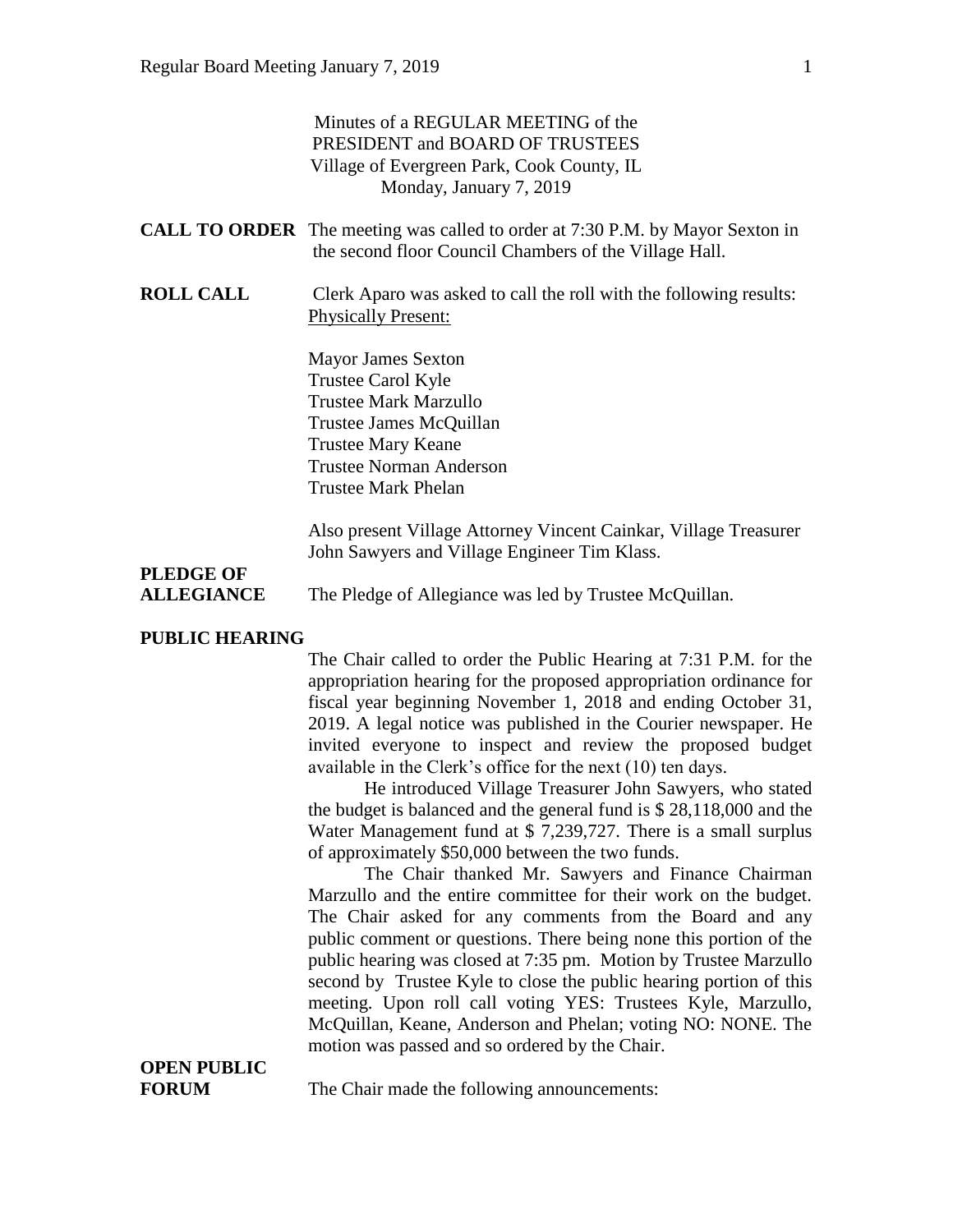- 1. Wished everyone a healthy and happy New Year.
- 2. Special thanks to longtime resident Mrs. Maureen Lyons and her family for the gracious donation of their Evergreen tree used at the Park as the Official Evergreen Christmas Tree.
- 3. Everyone is encouraged to re-subscribe to the new Smart 911 system that has replaced the old Everbridge Village wide contact system.
- 4. The Community Center will be closed from 7:00 a.m. to 4:00 p.m. on Tuesday, January 8, 2019 as a safety precaution due to the large cranes installing HVAC equipment on the roof.
- 5. The Village Hall will be closed on Monday, January 21, 2019 in observance of Dr. Martin Luther King Day and the Regular Board meeting will be held on Tuesday, January 22, 2019 at 7:30 p.m.
- 6. Trustee Kyle asked if a resident was having trouble signing up to Smart911 who they can contact for help. Police Chief Saunders stated EPPD Captain Pete Donovan is available to help.

# **OPEN PUBLIC**

**AUDIENCE** Mrs. Helen Cuprisin, 9200 Block of Homan had concerns regarding the new Smart 911 system and ambulance response. The Chair assured her it will not interfere with emergency 911 calls. The new system has even more features for notifications and resident safety.

> Mr. Mark Flynn, 9700 Block of Hamlin, reported rocks thrown at his windows and questioned why Evergreen Park information is never reported in the Tribune or other newspapers. The Chair responded the Reporter newspaper publishes various EP police calls in their Thursday edition. The Chair noted the information is available to news outlets and they choose what to print. Mr. Flynn stated he was unaware of the new Smart 911 system. The Chair directed Mr. Flynn to check our website and to view the FBI Criminal Activity Report as a viable source of information.

### **REGULAR AGENDA & FINANCE**

**MINUTES** Motion by Trustee Phelan second by Trustee Kyle to waive the reading of the minutes of the December 17, 2018 regular Meeting of the President and Board of Trustees and approved as presented and the Finance Meeting Minutes of December 17, 2018. Upon roll call voting YES: Trustee Kyle, Marzullo, McQuillan, Keane, Anderson and Phelan; voting NO: NONE. The motion was passed and so ordered by the Chair.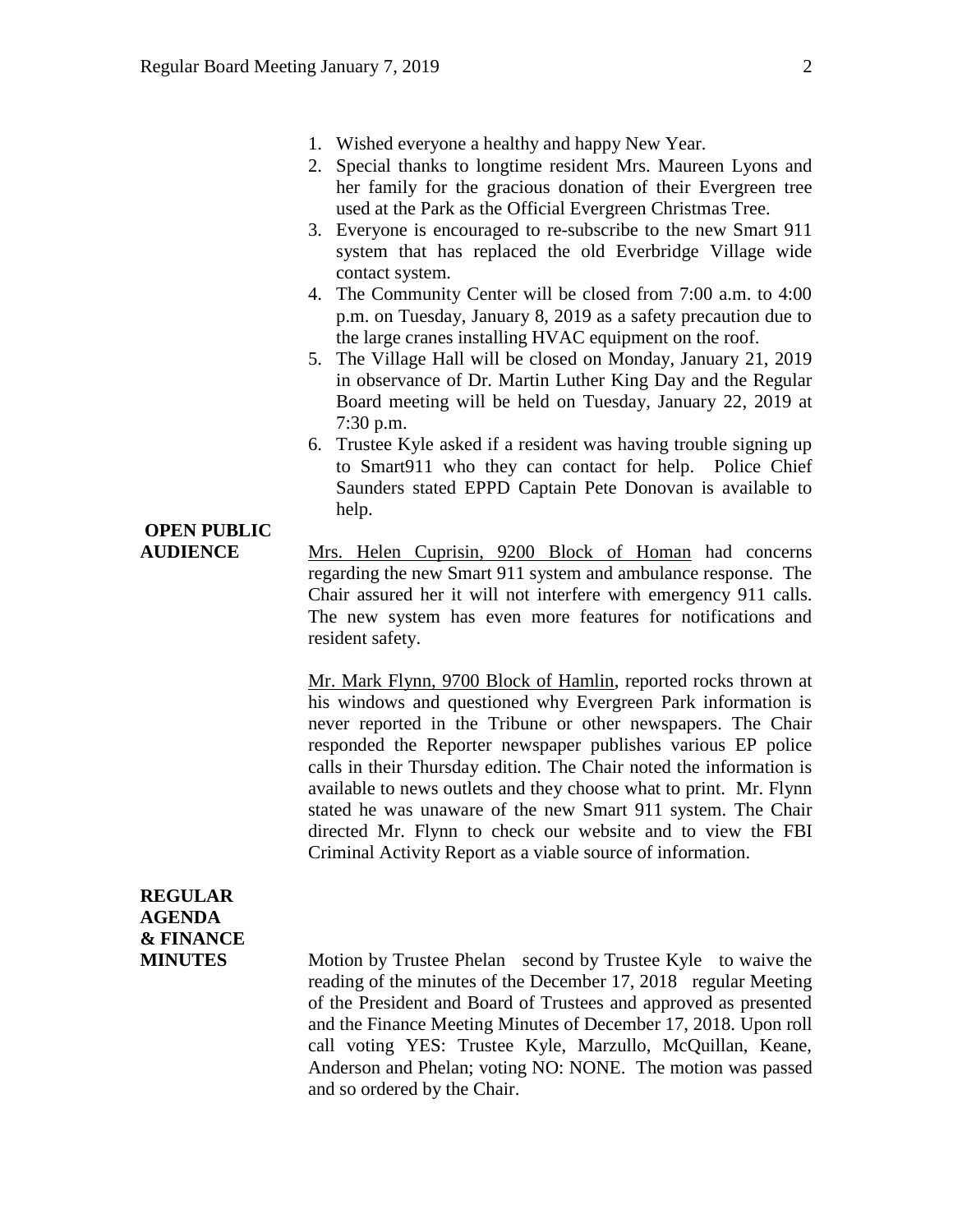#### **EXECUTIVE SESSION**

**REVIEW** Motion by Trustee Marzullo second by Trustee Kyle to complete the six month review and vote not to release executive session minutes as confidentiality still exists. Upon roll call voting YES: Trustee Marzullo, McQuillan, Keane, Anderson, Phelan and Kyle; voting NO: NONE. The motion was passed and so ordered by the Chair.

### **RESOLUTION**

**NO. 5-2019** Motion by Trustee McQuillan second by Trustee Keane to approve **Resolution NO. 5-2019** expenditures of the General Corporate Fund of \$ 594,058.93 and \$ 113,008.09 in the Water Management Fund and the Capital Improvement Fund, \$ 36,878.53 and the Street Bond Fund, \$ 250.00 for a total of \$ 744,195.55. Upon roll call, voting YES: Trustees McQuillan, Keane, Anderson, Phelan, Kyle and Marzullo; voting NO: NONE. The motion was passed and so ordered by the Chair.

## **WATER COLLECTORS**

**REPORT** Motion by Trustee Phelan second by Trustee Marzullo to approve the Water Collector's report for December for information and file in the amount of \$ 658,530.96. The motion was passed by unanimous voice vote and so ordered by the Chair.

## **VILLAGE COLLECTORS**

**REPORT** Motion by Trustee Marzullo second by Trustee McQuillan to approve the Village Collector's report for December 2018 for information and file in the amount of \$ 1,388,424.02. The motion was passed by unanimous voice vote and so ordered by the Chair.

#### **BUSINESS LICENSE**

Motion by Trustee Kyle second by Trustee Anderson to approve the business license regulation certificate for **LITTLE COMPANY OF MARY MEDICAL GROUP (Suite 200) to** operate a medical office located at  $2850 \text{ W}$ .  $95^{\text{th}}$  Street. Upon roll call, voting YES: Trustees Keane, Anderson, Phelan, Kyle, Marzullo, and McQuillan; voting NO: NONE. The motion was passed and so ordered by the Chair.

Motion by Trustee Marzullo second by Trustee Kyle to approve the business license regulation certificate for **LITTLE COMPANY OF MARY MEDICAL GROUP (Suite 201) to** operate a medical office located at 2850 W. 95<sup>th</sup> Street. Upon roll call, voting YES: Trustees Anderson, Phelan, Kyle, Marzullo,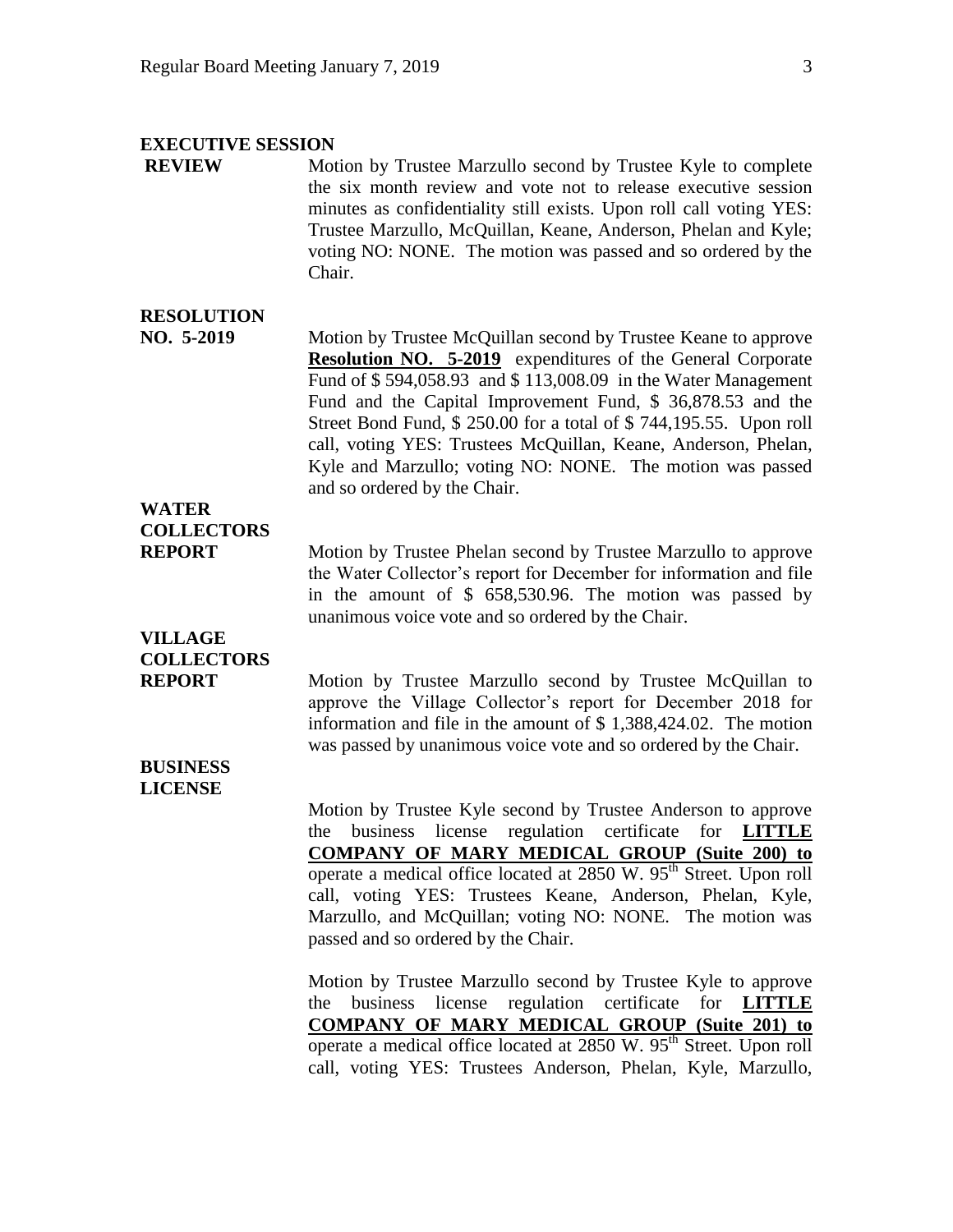McQuillan and Keane; voting NO: NONE. The motion was passed and so ordered by the Chair.

Motion by Trustee Marzullo to approve with the stipulation the number of parking spaces be determined by the Mayor and the Building Commissioner; second by Trustee Phelan to approve the business license regulation certificate for **CAR CREDIT (NAME MAY BE CHANGED)** to operate a used car sales and detail service located at 9121 S. Kedzie Avenue.

The Chair complimented the owner, Nadeem on the improvements made to the building. A lengthy discussion took place between the petitioner and the Board regarding hours of operation, no light or heavy repair work, no parking on the sidewalks and parkways and use of the alley during the hours of 7:00 a.m. through 6:00 p.m. Monday through Saturday and 10:00 a.m. through 6:00 p.m. on Sunday and holidays. No banners or excessive signage will be used. Nadeem stated this will be a clean operation with a beautiful building. Mr. Olyyan agreed to the stipulations as presented. Upon roll call, voting YES: Trustees Phelan, Kyle, Marzullo, McQuillan, Keane and Anderson; voting NO: NONE. The motion was passed and so ordered by the Chair.

# **ORDINANCE**

**NO. 1-2019** Motion by Trustee Phelan second by Trustee Anderson to approve **ORDINANCE NO. 1-2019,** "**AN ORDINANCE REZONING THE PROPERTY LOCATED AT 8956 SOUTH TROY AVENUE FROM 'C' COMMERCIAL DISTRICT TO 'A' SINGLE FAMILY RESIDENTIAL DISTRICT AND APPROVING THE KOLEDZY SUBDIVISION PROVIDING FOR THE CONSTRUCTION OF FIVE SINGLE-FAMILY RESIDENTIAL DWELLINGS IN EVERGREEN PARK, COOK, COUNTY, ILLINOIS."** The Chair noted this is the old Aqua property. Upon roll call, voting YES: Trustees Kyle, Marzullo, McQuillan, Keane, Anderson and Phelan; voting NO: NONE. The motion was passed and so ordered by the Chair.

#### **ORDINANCE NO. 2-1019**

Motion by Trustee McQuillan second by Trustee Kyle to approve **ORDINANCE NO. 2-2019,** "**AN ORDINANCE GRANTING A SPECIAL USE PERMIT TO ALLOW A RESIDENTIAL USE OF PROPERTY LOCATED IN THE 'C' COMMERICAL DISTRICT AT 3923-25 WEST 95TH STREET, EVERGREEN**  PARK, ILLINOIS." This is for a small apartment connected to a commercial property as approved by the Zoning Board of Appeals and the Village Board. Upon roll call, voting YES: Trustees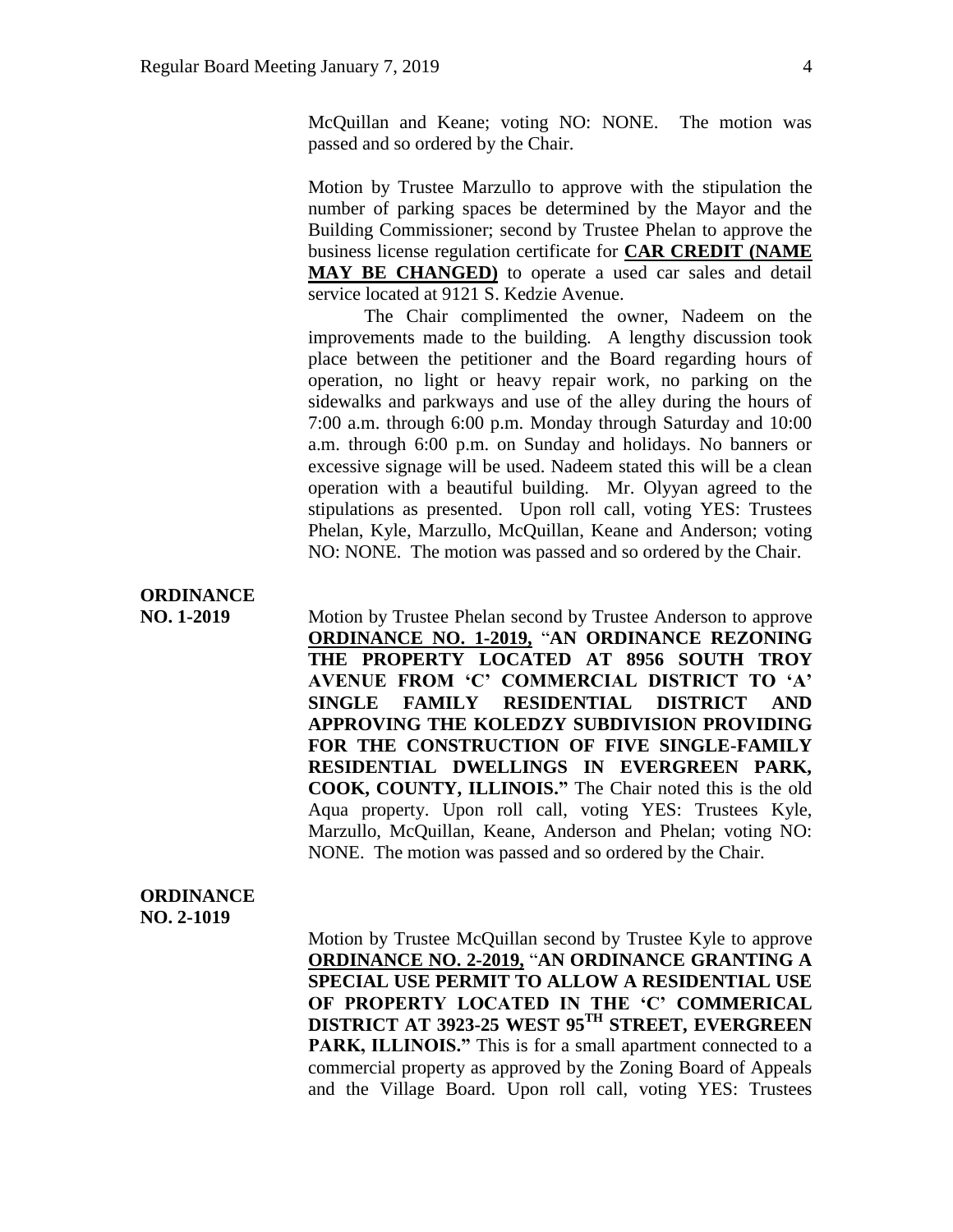Marzullo, McQuillan, Keane, Anderson, Phelan and Kyle; voting NO: NONE. The motion was passed and so ordered by the Chair.

The Chair stated he is meeting with all concerned parties including the LePar owners and the neighbors to discuss the outdoor exercise area this Thursday, January 9, 2019 and will report at the next Board meeting.

#### **APPOINTMENT To ENVIRONMENTAL COMMISSION**

Motion by Trustee Kyle second by Trustee Phelan to approve the Mayor's appointment of Mary Ellen Brendich to the Evergreen Park Environmental Commission. Upon roll call, voting YES: Trustees McQuillan, Keane, Anderson, Phelan, Kyle and Marzullo; voting NO: NONE. The motion was passed and so ordered by the Chair.

#### **LOCK UP KEEPERS CONTRACT**

Motion by Trustee Anderson second by Trustee Keane to approve the Illinois Council of Police representing Full time Lock-Up Keepers Contract from the period of May 1, 2018 through April 30, 2022. This is a four year contract with two (2) additional sick days and a 3% yearly increase. Upon roll call, voting YES: Trustees Keane, Anderson, Phelan, Kyle, Marzullo and Keane; voting NO: NONE. The motion was passed and so ordered by the Chair.

# **SALE OF SCRAP ITEMS FROM**

**PW** Motion by Trustee Phelan second by Trustee Kyle to approve the request from PW Director Lorenz to sell a 2004 Cat End Loader and a 2008 F-250 pickup and a 2008 F-550 truck and a 2012 F-550 truck and various small pieces of equipment. Upon roll call, voting YES: Trustees, Anderson, Phelan, Kyle, Marzullo, McQuillan and Keane; voting NO: NONE. The motion was passed and so ordered by the Chair.

# **ENGINEER'S**

**REPORT** Village Engineer had no report.

### **ATTORNEY'S**

**REPORT** The Attorney had no report.